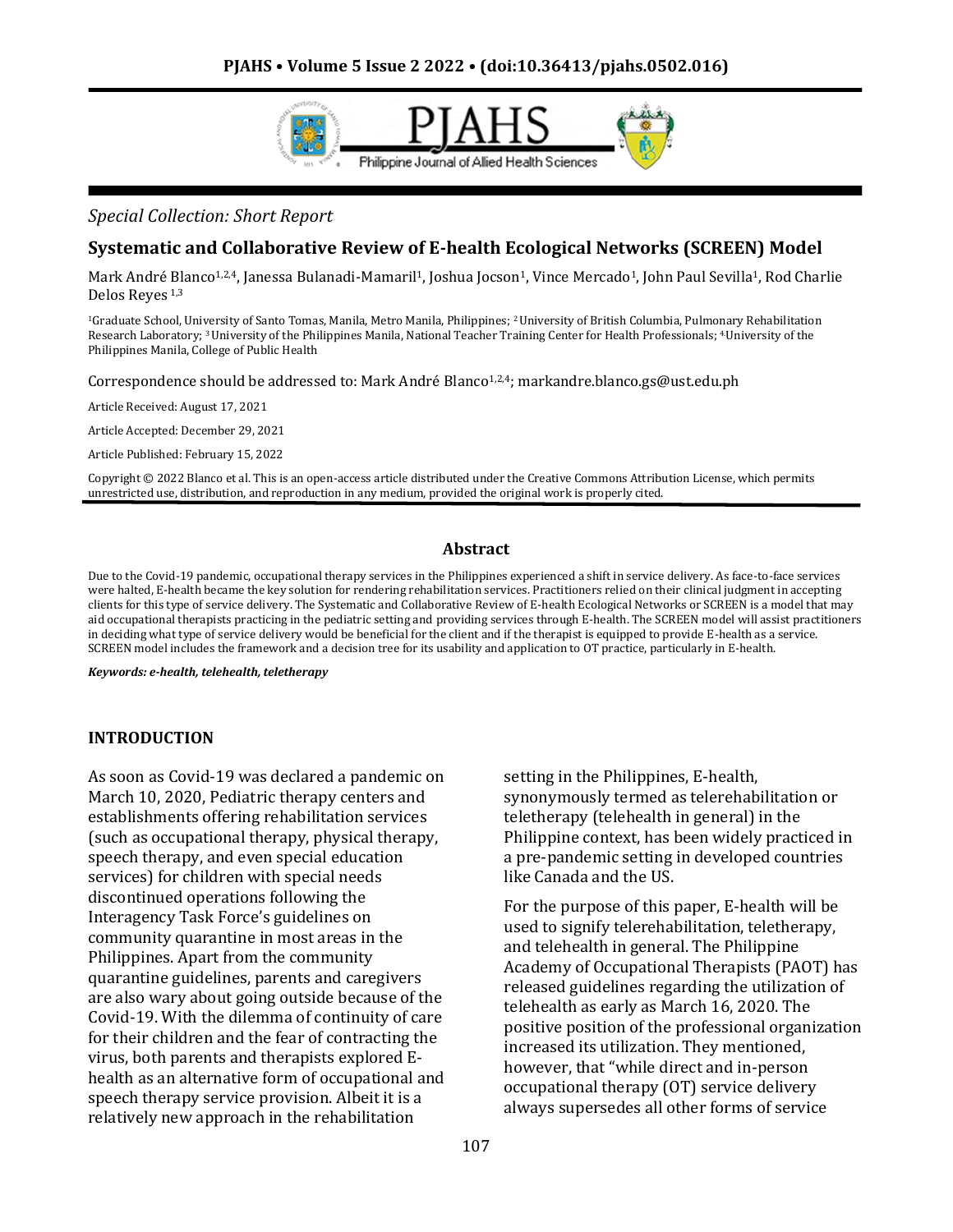provision, public health emergencies call for alternatives such as telehealth".<sup>1</sup> With this, there are still challenges in this type of service provision which is currently at its early stages in the Philippines.

"Telehealth is the remote service delivery of health care services using information and communication technologies in which the provider and service recipient are in different physical locations. Broader use of the term incorporates health education and health administration; however, the term telehealth is commonly used interchangeably with telemedicine and describes the delivery of clinical services".<sup>2</sup> This definition, however, did not specify methods that it uses in service delivery, but it does highlight the idea that telehealth is a service used when therapist and client are not able to meet face-to-face for a session.

According to WFOT, the term 'telehealth' can refer to synchronous (real-time) interactions between the therapist and client (e.g., videoconference, remote monitoring, virtual interactions using applications ('apps') and gaming technologies); and/or asynchronous (i.e., "store-and-forward") transmission of data (e.g., video, photos, electronic mail) by the provider and/or the client There are instances where telehealth may be incorporated with in-person interaction or clinic-based sessions as part of a hybrid service delivery model.<sup>3</sup>

"Telehealth may be used for evaluation, intervention, monitoring, supervision, and consultation (between remote therapist, client, and/or local health-care provider) as permitted by jurisdictional, institutional, and professional regulations and policies governing the practice of occupational therapy."<sup>3</sup> Occupational therapy services delivered using E-health technologies occur within a virtual context, defined as "interactions that occur in simulated, real-time, or near- time situations with the absence of physical contact."<sup>4</sup>

Studies to determine the efficacy of E-health in the Philippines are still currently being conducted, however, only a few articles regarding teletherapy, telerehabilitation, or telehealth have been produced in the country. Another challenge for rehabilitation

professionals, including occupational therapists, is determining whether the client may benefit from such service, which is usually determined during the screening as part of the OT process. A study by Sy et al. has also expressed different factors and difficulties that an OT might have in utilizing the telehealth services for individuals with disabilities.<sup>5</sup>

As such, the Systematic and Collaborative Review of E-health Ecological Networks (SCREEN) model aims to serve as a guiding framework for OTs in deciding what type of service for pediatric clients may be best utilized in the OT process. With the use of a decision tree, the model will help identify whether the therapist can provide E-health services to the client; Consequently, to identify services (Ehealth, Face-to-face, Home program, etc.) appropriate for the client in the OT process.

## **METHODS**

After reflection of clinical experience, one of the identified clinical roadblocks was on determining what type of E-health service would be best utilized for a client, considering the current practice of a judgment-based screening. The idea was to create guidelines and list requirements of what OTs need to consider when deciding to use E-health services. Consequently, a literature review was conducted to aid in conceptualizing the model. The model was patterned with the PEO model's core constructs of Person, Environment, and Occupation domain. However, deviating from the notion of screening that primarily involves the client, it included the therapist's person, environment, and occupation constructs. In terms of its design, a puzzle was used to depict and represent the pediatric population as its primary focus and to emphasize that each factor needs to be considered. Additionally, certain terminologies were also created for the model to encapsulate the idea of collaboration between the therapist and client in a virtual environment such as *Ecological networks*. A decision tree was created for its application, which was adapted from the Dynamic Performance Analysis (DPA). The decision tree included guide questions conceptualized using the factors identified, which are answerable by yes or no, leading to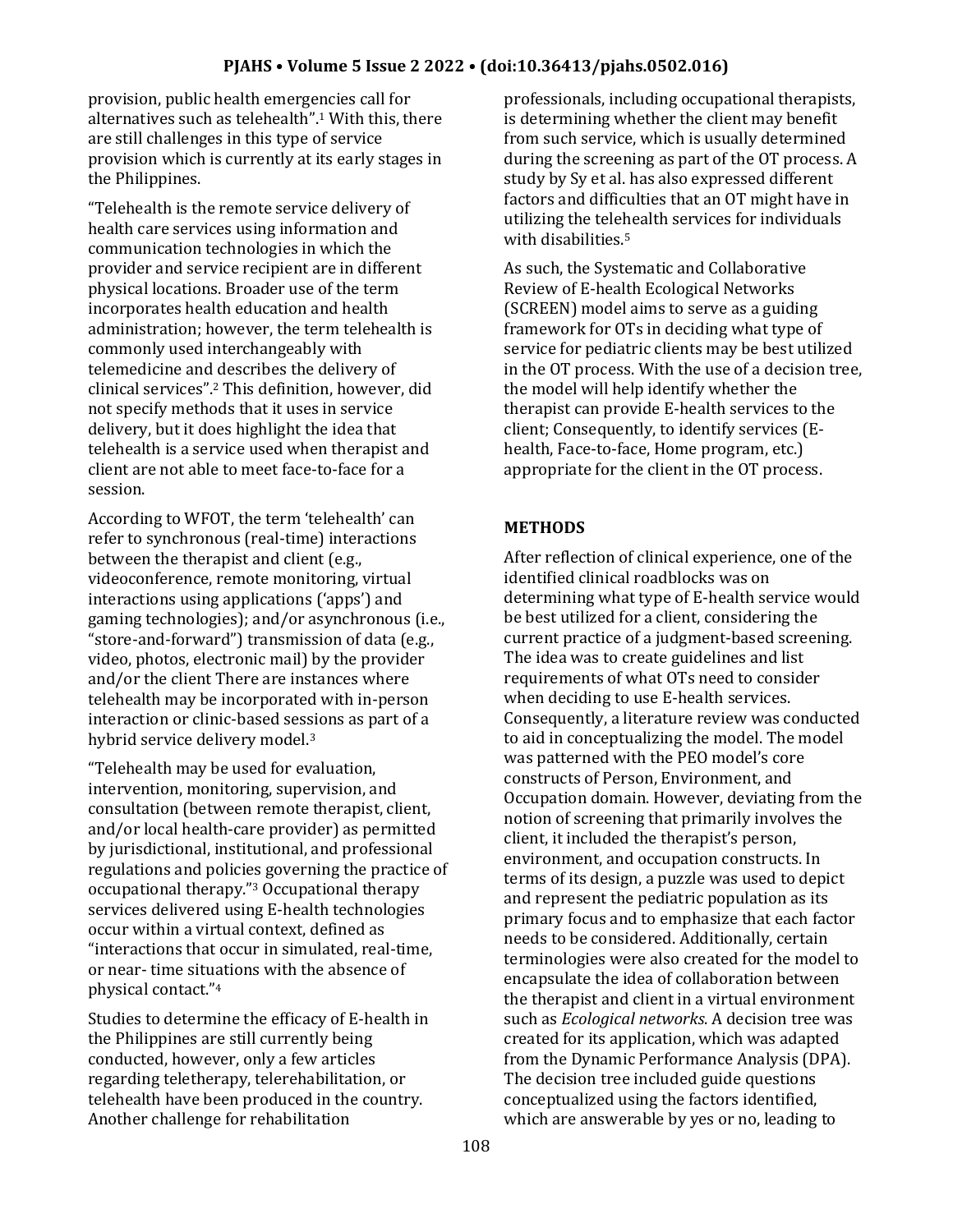what type of service may be best utilized in the OT process for the client. The name of the model was inspired by the OT screening process and the laptop screen (used as a communicative device or an E-health tool); For better recollection, an acronym of SCREEN, which stands for Systematic and Collaborative Review of E-health Ecological Networks, was used.

Peer review commenced after that, where two licensed occupational therapists who use Ehealth as an intervention reviewed the created model, and their comments were incorporated to improve the model's design and manuscript. Pilot testing and utilization of the model will be conducted after to strengthen its validity and improve its usability and application in the OT practice.

**Terminologies.** For better understanding, these terms are defined in the context of this paper.

*Ecology* is defined by Merriam-Webster as the totality or pattern of relations between organisms and their environment.<sup>6</sup> In this paper, ecology refers to the dynamic interaction between the person, environment, and tasks constructs that are considered in each person on the model. Moreover, ecological network is a term that refers to the client-therapist relationship. In this paper, it focuses on how the virtual context intertwines with the factors involved for each person, specifically the therapist and the client.

*E-health* or electronic health is also known as telehealth. The American Occupational Therapy Association defines telehealth as the application of service delivery through telecommunication and information technologies.<sup>7</sup> In this paper, Ehealth would refer to the provision of occupational therapy services through the use of telecommunication technology such as through phone calls or through virtual meetings.

*Ecological network* refers to the interaction of individuals in the ecosystem. In relation to the SCREEN model, it refers to the client-therapist relationship and how the virtual context affects the connection of both components. Virtual context is the interaction between individuals in real-time situations where an absence of physical contact and the use of a virtual technology to connect and interact with others is evident. Virtual technologies such as but not limited to internet connectivity, video conference software, and various devices are being utilized to perform the E-health process.<sup>8</sup> The factors mentioned must be considered on how it specifically affects the quality of intervention for both the client and the therapist.

### **THEORETICAL BASES**

The SCREEN model reviewed articles and conceptual models that will serve as the foundational theoretical bases for the conceptualization of the model.5, 9,11, 12



**Figure 1**. SCREEN Model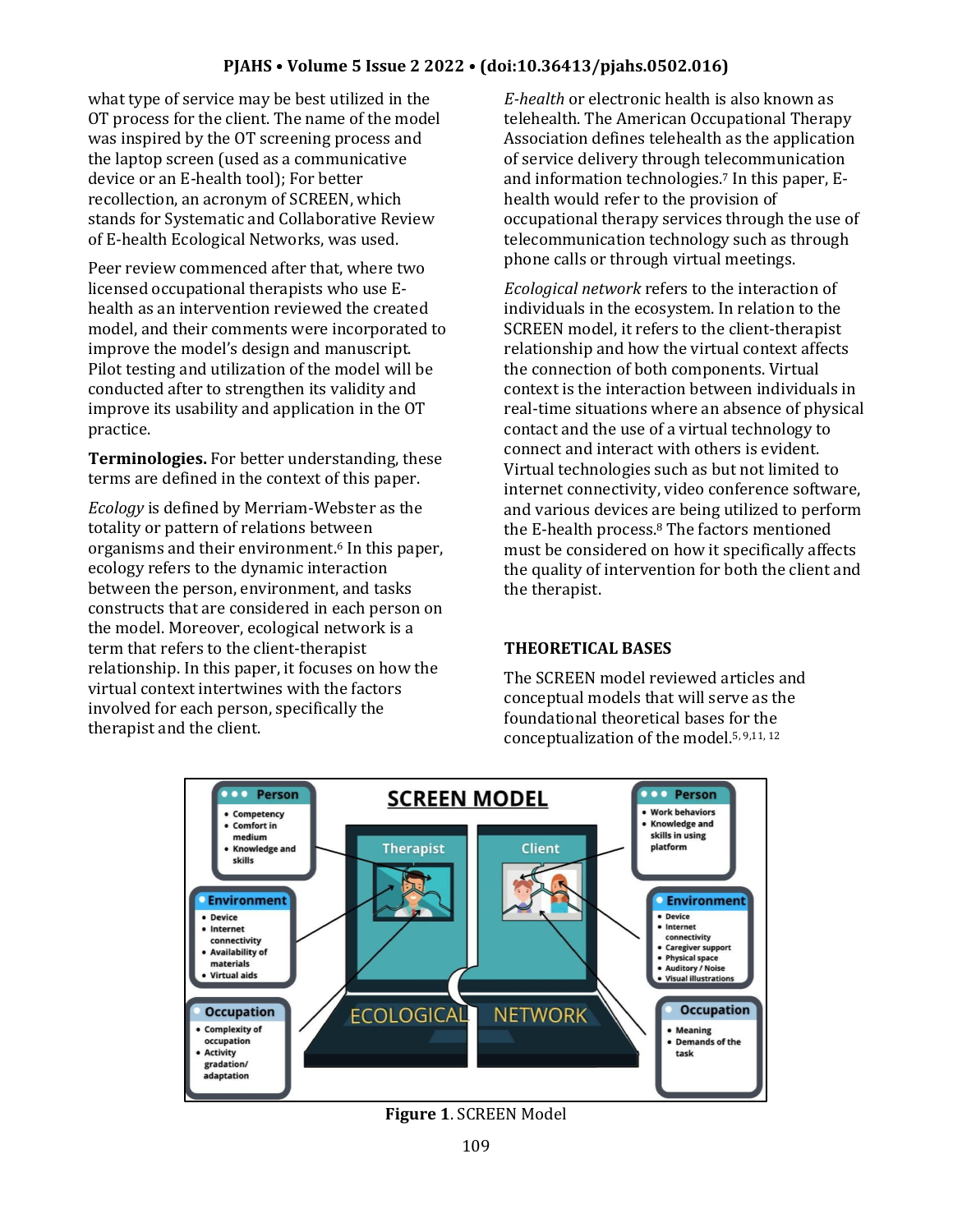A simplified diagram of the SCREEN model is provided for practicalities in ink usage in publication as the original diagram has parts with solid colors that may affect its clarity when printed on paper. The simplified version consists of two elements, the therapist and client, that overlap at the middle forming the fit for E-health services creating the ecological network.



**Figure 2.** Simplified SCREEN Model

# **DISCUSSION**

The SCREEN model was formulated and adapted from the Person-Environment-Occupation (PEO) model. This was developed by Law et al. and is one of the ecological models that view occupational performance with three distinct elements, the Person, Environment, and Occupation. The PEO is a model that emphasizes the interaction between the person, environment, and occupation and how this shapes the occupational performance. The three domains mentioned for the PEO are all dependent on each other. The person is considered to be a dynamic, motivated, and everdeveloping being. A unique and holistic view of the person acknowledges the mind, body, and spirit. The person is composed of their values and interests, skills and abilities, and life experiences. It consists of role, self-concept, cultural background, personality, health,

cognition, physical performance, and sensory capabilities. The environment is where the occupational performance occurs and consists of physical, cultural, and social components. This element is constantly changing that may hinder or supplement occupational performance, and occupational performance is incomprehensible if not in its context. This domain includes the physical, cultural, institutional, social, and socioeconomic environment. For the occupation, this refers to the tasks that one person would engage in to meet self-maintenance, expression, and the fulfillment of oneself. It is complex, pluralistic, and necessary for quality of life and well-being. The overlapping of the three domains shapes occupational performance, providing the congruence between the three. This model also shows that there is a direct relationship with the congruence and the occupational performance.9, 10

Like the PEO model, the SCREEN model looks at the fit of the three domains; unlike the PEO, the SCREEN model looks at the three domains for the key persons, the therapist, and the client, and that they are considered as two different entities. The person, environment, and occupation domains are puzzles that show the congruence of one person. The factors for these domains, both for the therapist and client, are discussed and elaborated on above. The fit of the domains in completing a puzzle signifies the person's readiness for E-health. The lack of one domain is a problem for both parties as this means that one, may it be the therapist or the client, is not ready for this type of service. If both parties can form the puzzle of the three domains, they may form the bigger puzzle together, now known as the ecological network. The model serves as the foundation for the SCREEN model, which focuses on the client and the therapist. The model identifies and evaluates elements (person, environment, and occupation) in the client and therapist that may influence the success of Ehealth service delivery.9,10

Factors of the PEO of both the therapist and the client were formulated using the studies by Fischl et al.<sup>11</sup> and Sy et al.<sup>5</sup> as reference. Both studies were used as a basis for identifying the factors of the domains presented in the SCREEN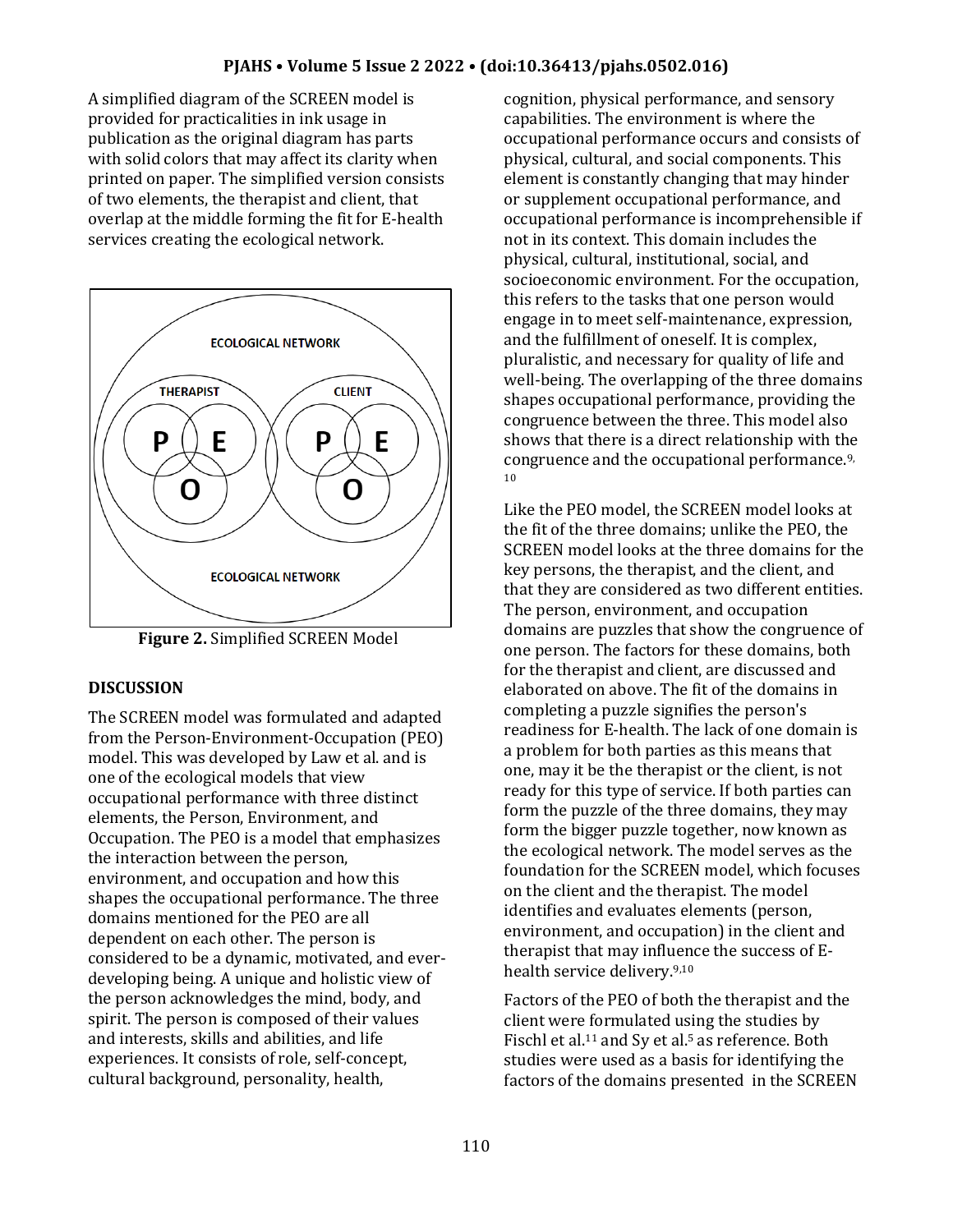**Table 1.** *.* Factors to consider in screening for E-health embedded in the SCREEN model and Decision Tree

| <b>Therapist</b>  |                                                                                                                                                                                                                                          |
|-------------------|------------------------------------------------------------------------------------------------------------------------------------------------------------------------------------------------------------------------------------------|
| Person            | Competency and requirements the therapist acquired<br>Comfort of the therapist in using the medium for service delivery<br>Knowledge and skills in using any platform the client will be<br>comfortable in                               |
| Environment       | Communication device to be used by the therapist<br>The internet connectivity<br>The availability of the therapy materials to the client as the sessions<br>will be done from home<br>The availability of virtual or digital visual aids |
| <b>Occupation</b> | Degree of complexity of the occupation<br>Ability to do activity grading and adaptation                                                                                                                                                  |
| <b>Client</b>     |                                                                                                                                                                                                                                          |
| Person            | Work behaviors of the client<br>Knowledge and skills in using the platform                                                                                                                                                               |
| Environment       | Communication device the client will be using<br>The internet connectivity<br>Caregiver support<br>Adequate physical space<br>Visual and auditory distractions in the workspace                                                          |
| <i>Occupation</i> | Meaning for the client<br>Demands of the task                                                                                                                                                                                            |

model, specifically the therapist and the client. Fischl et al. stated factors such as the relevance of the occupation or technology in their digital engagement, specifically the client's goals, needs, values, beliefs, and perceived utility towards engagement in digital technology-mediated occupations.<sup>11</sup> In addition, the study by Sy et al. also emphasized determinants such as the perceptions of occupational therapists in therapist-client relationships, alternative occupations, emotional and mental declines such as the feeling of isolation, other possible potential from the profession, and preparation in enabling occupations amidst global crises.<sup>5</sup>

Both studies' constructs and key points supported the conceptual model and decision tree in determining the factors that may affect the therapist and client's engagement in the E- health practice. *Table 1* shows the factors generated from the review of these studies and researchers' consensus upon reflection in practice.

The factors identified are then embedded together with the process of Dynamic Performance Analysis (DPA). DPA emphasizes an observation-based assessment to determine problems in an individual's performance in occupations. It delves on the assumption that there is no sequence of steps when performing an occupation or tasks; rather, it focuses on the actual performance of the task. Moreover, DPA's purpose is to identify, solve, and address performance problems that impede the execution of the activity.<sup>12</sup>

DPA has a decision tree to systematically judge whether it is applicable for the client. The format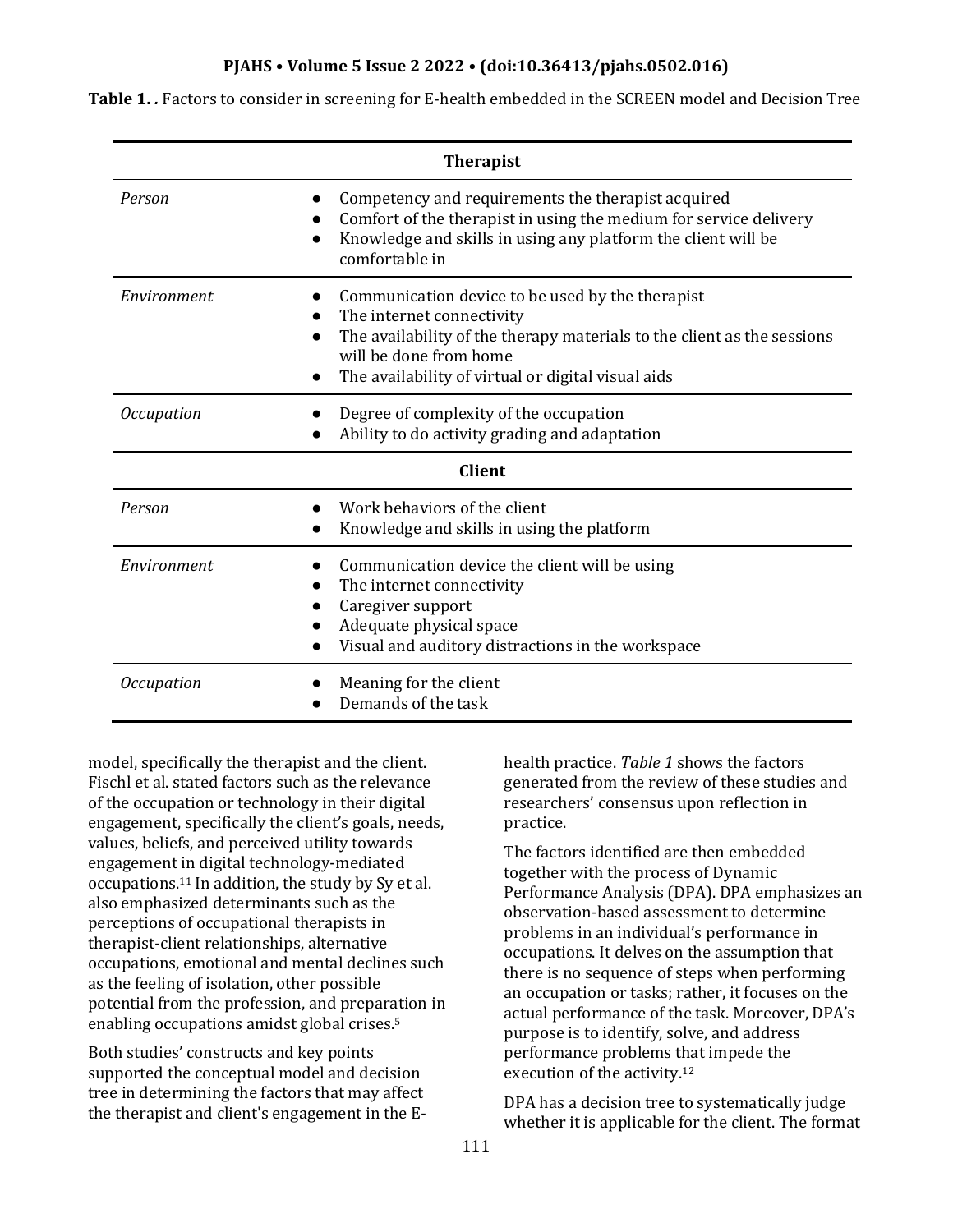of the decision tree of DPA was adapted in the process of decision-making in the SCREEN model. Subsequently, the process of DPA involves an observation of the individual on how they participate in their respective occupations and utilization of a set of questions designed to identify specific problems and breakdowns in their performance of a specific task. The questions produced by the analysis are further divided into two.12:

# ● *Performer prerequisites*

Assesses the individual's basic knowledge about the task and their motivation to engage in the activity.

# ● *Performance prerequisites*

Determines the initial competence level of an individual for the activity as a whole before their performance in a subunit of the activity. These are specifically identified using: direct observation, reported performance, competence, and performance breakdown. A set of questions are given to provide detailed information regarding the individual's competence in performing the activity (e.g., is the performance competent? Where in the performance is there a breakdown? etc.).

The model likewise incorporates a decision tree (As shown in *Figures 3 and 4) to complete the puzzle pieces of the therapist's frame and the client's frame, leading* to the *ecological network*. The decision tree critically decides whether a client will benefit from E-health in any type provided by the therapist, E-health provided by other capable therapists, or face-to-face therapy session will be the most appropriate service that the client may receive. In essence, it serves as a guideline to a judgment-based screening process of OT services. A study by Camden and Sylvia had identified different factors to be considered before undergoing the e-health service, which was integrated with the DPA's decision tree to help screen individuals and help foresee an effective intervention for children with disabilities using e-health.<sup>13</sup>

**Clinical Utilization: Decision Tree.** Using the factors that make up the SCREEN model and the DPA, a decision tree was generated to guide occupational therapists in identifying whether both the therapist and the client can participate in E-health services. *Figures 3 and 4* show how the occupational therapist will use the SCREEN decision tree.

**Limitations.** The model primarily focuses on the pediatric population. It will aid occupational therapists in distinguishing the fit between the therapist and the client's ecological network. Applying the model in the screening process can help therapists picture the fit and the idea of mismatch. Hence, the provision of a supplemental decision tree to apply the model practically in practice. The conceptual framework and decision tree's usability might be limited to this OT practice. It is limited in the screening process; however, some concepts and factors may be considered when doing intervention planning.

# **CONCLUSIONS**

The pandemic of the Covid-19 virus has resulted in an immediate paradigm shift in the service delivery of the rehabilitation team in the Philippines. E-health service was strengthened and became one of the key solutions for rendering rehabilitation services as face – to – face in – clinic sessions became restricted. Initially, due to the lack of published literature on this topic, practitioners may have relied primarily on their own clinical judgment and/or trial and error in admitting clients for E-health services without a well-defined determinant of acceptance. With the growing number of literature accessible for reference, a screening tool could be useful in assisting therapists in determining whether a client is qualified for Ehealth services, hence the development of SCREEN Model. This model could assist current and future practitioners in determining whether a client will benefit from E-health services by assessing therapists' and clients' criteria that could potentially influence successful implementation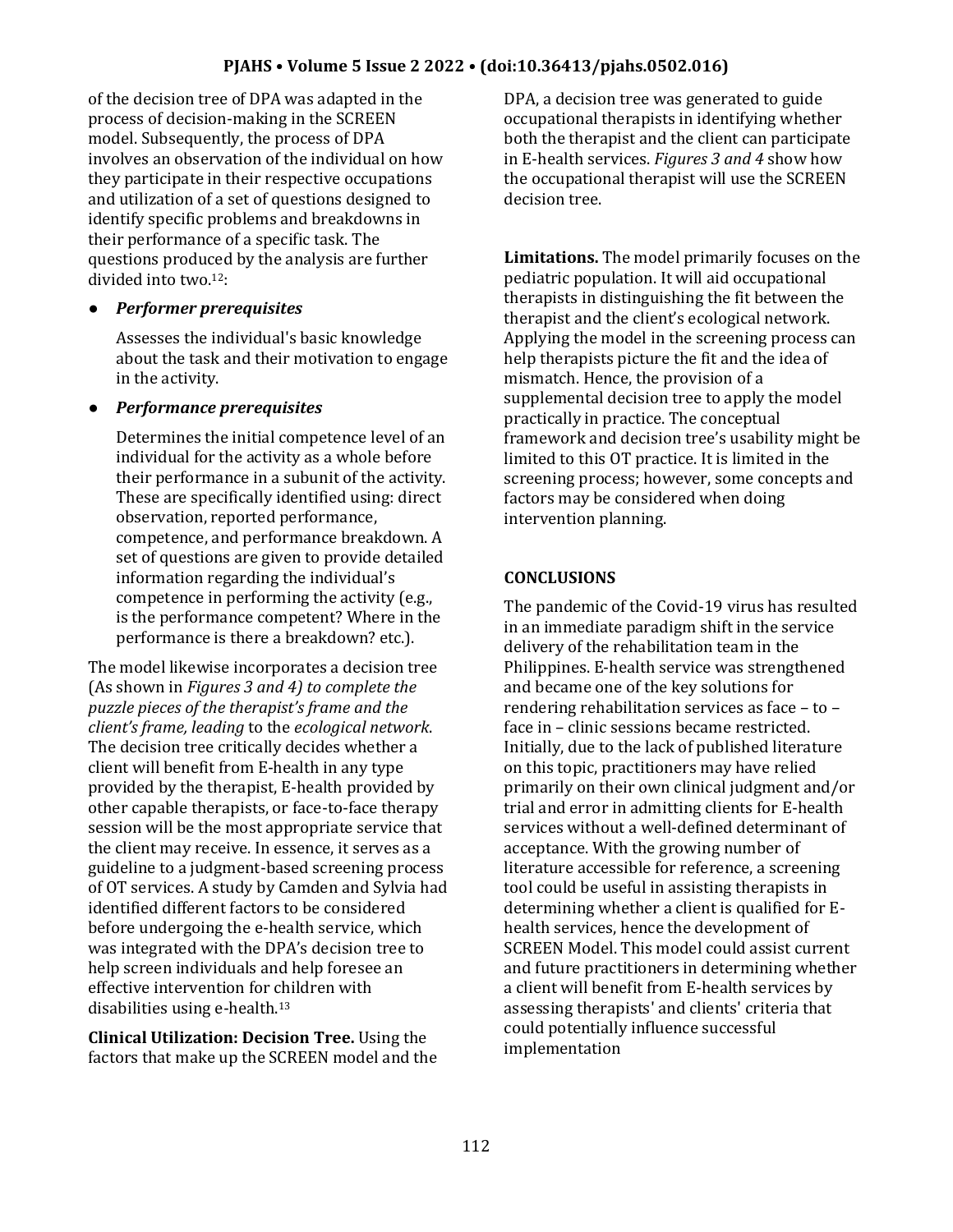





**Figure 4.** Decision Tree for the Client

**Recommendations**. Future research may focus on OT evaluation and intervention and other services as part of the service delivery

framework of occupational therapy. Other health practitioners practicing in the pediatric setting through e-health may utilize the SCREEN model,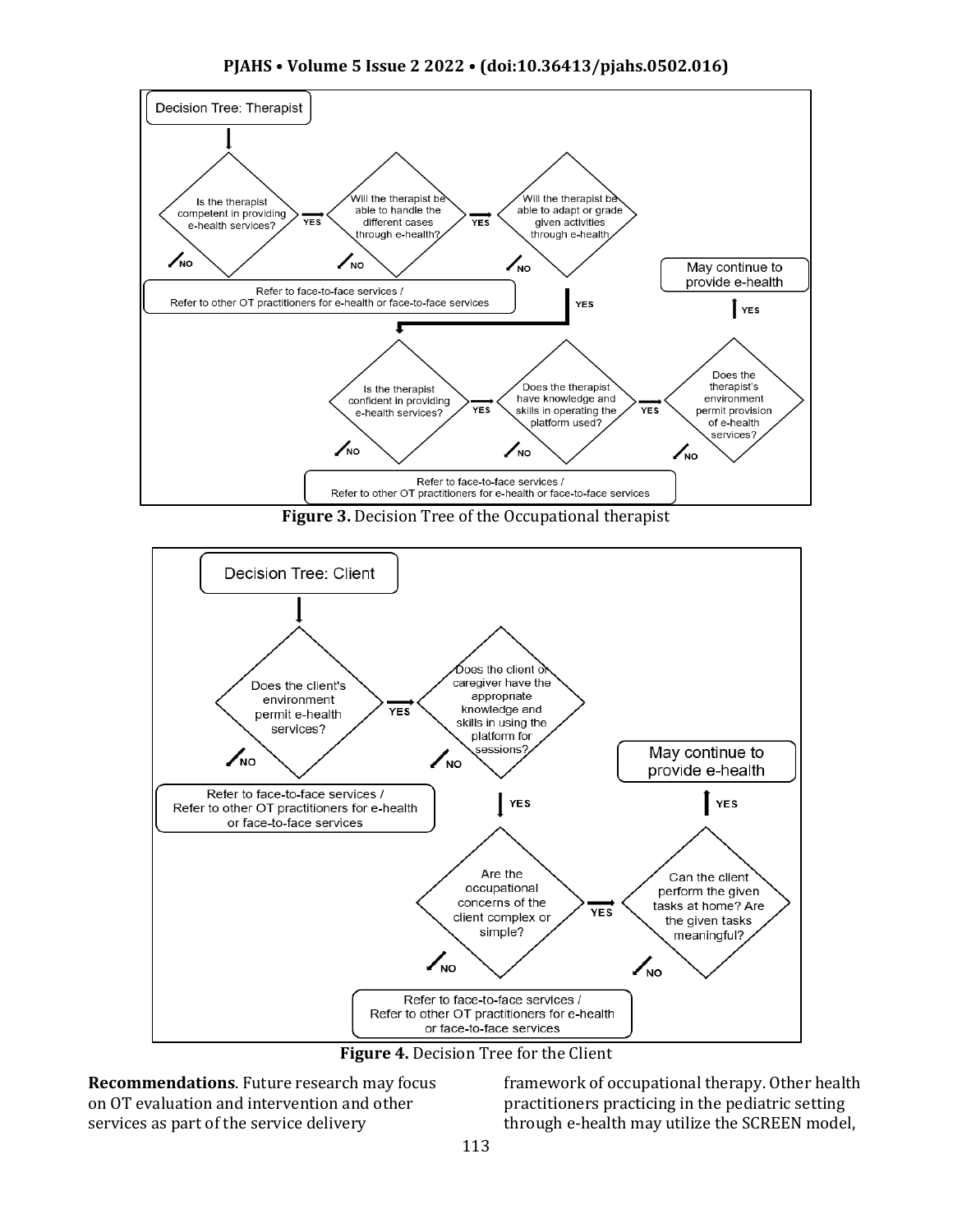but heed as future research is needed in using the model by other disciplines. A mixed methodology with focused-group discussion and survey with occupational therapists may be conducted to extensively incorporate other factors sensitive to the cultural and social context depending on geographical location to further strengthen the evidence in the factors used in the SCREEN model. Furthermore, additional research may increase the SCREEN model's flexibility for usage in various occupational therapy areas of practice and age groups that may benefit from getting rehabilitation treatment via E-health services.

### **Individual author's contributions**

M.A.B: proposition and conceptualization of framework idea, drafting and revising work critically, acquisition, analysis, and interpretation of work, approval of the version to be submitted for publication, and accountable for most of the work; J.B.M: drafting and revising work critically, analysis and interpretation of the work, accountable for majority of the work under terminologies and discussion; J.J.:drafting and revising work critically, creating the diagrams, figures and visuals for the decision tree, accountable for the majority of the work under theoretical base; V.M.:drafting and revising work ; J.P..S: drafting and revising work, accountable for seeking reviewer of the work ; R.C.D.: approval of the version to be submitted for publication

### **Conflicts of interest**

The corresponding author is affiliated with the University of British Columbia Pulmonary Rehabilitation Research Laboratory. The views expressed in this paper do not reflect the general position or opinion of the organization.

### **Acknowledgment**

The authors wish to thank the reviewer of the model, Ms. Maria Luisa S. Valenzuela. The comments and insights were helpful and relevant in the development process of the

conceptual framework, as well as the decision tree.

#### **References**

- 1. Philippine Academy of Occupational Therapists. Board Resolution No. 2020-002: Interim guidelines on the practice of occupational therapy amidst the coronavirus disease (COVID-19) situation in the Philippines. PAOT, Inc. 2020 [cited 08 December 2020]. Available from: https://www.wfot.org/assets/resources/PAOT-Interim-Guidelines-on-the-Practice-of-OT-amidst-the-COVID-19-situation.pdf
- 2. Abstracts from The American Telemedicine Association Seventeenth Annual International Meeting and Exposition. Telemedicine and E-Health.2012; 18(4), A-1. DOI: https://doi.org/10.1089/tmj.2012.9994.
- 3. World Federation of Occupational Therapists. WFOT Position Statement on Telehealth. 2014 [cited 12 December 2020. Available from: https://www.wfot.org/resources/occupationaltherapy-and-telehealth
- 4. American Occupational Therapy Association. . Occupational therapy practice framework: Domain and process (3rd ed.). American Journal of Occupational Therapy, 2014; 68(Suppl. 1), S1–S48.DOI: http://dx. doi.org/10.5014/ajot.2014.682006.
- 5. Sy MP, Pineda RC, Yao DP, Guevara CA, Delos Reyes RC, Castro IM. Shared voices of Filipino occupational therapists during the COVID-19 pandemic: Reflections from an online forum. World Federation of Occupational Therapists Bulletin. 2020*; 76*(1), 60-64. DOI:10.1080/14473828.2020.1761575.
- 6. Merriam-Webster. (n.d.). Ecology. In Merriam-Webster.com dictionary. cited 30 November 2021. Available from https://www.merriamwebster.com/dictionary/ecology
- 7. American Occupational Therapy Association. (2013). Telehealth. Advance online publication. 2013 [ cited 08 December 2020. Available://www.aota.org/~/media/Corporate/Files/ AboutAOTA/OfficialDocs/Position/Telehealth%20Posi tion%20Paper%20%20final%2032713.ashx
- 8. Smith TM. "Experiences of Therapists and Occupational Therapy Students Using Video Conferencing in Conduction of Focus Groups." Qualitative Report. 2014; 19, no. 19. DOI: 10.46743/2160-3715/2014.1233
- 9. Law M, Cooper BA, Strong S, Stewart D, Rigby P, Letts L. The person-environment-occupation model: A transactive approach to occupational performance. *Canadian Journal of Occupational Therapy. 1996; 63*, 9- 23. DOI: https://doi.org/10.1177/000841749606300103.
- 10. Creapeau EB, Cohn ES, & Boyt-Schell BA. *Willard & Spackman's occupational therapy*. 11th ed. Philadelphia: Lippincott Williams & Wilkins.; 2009.